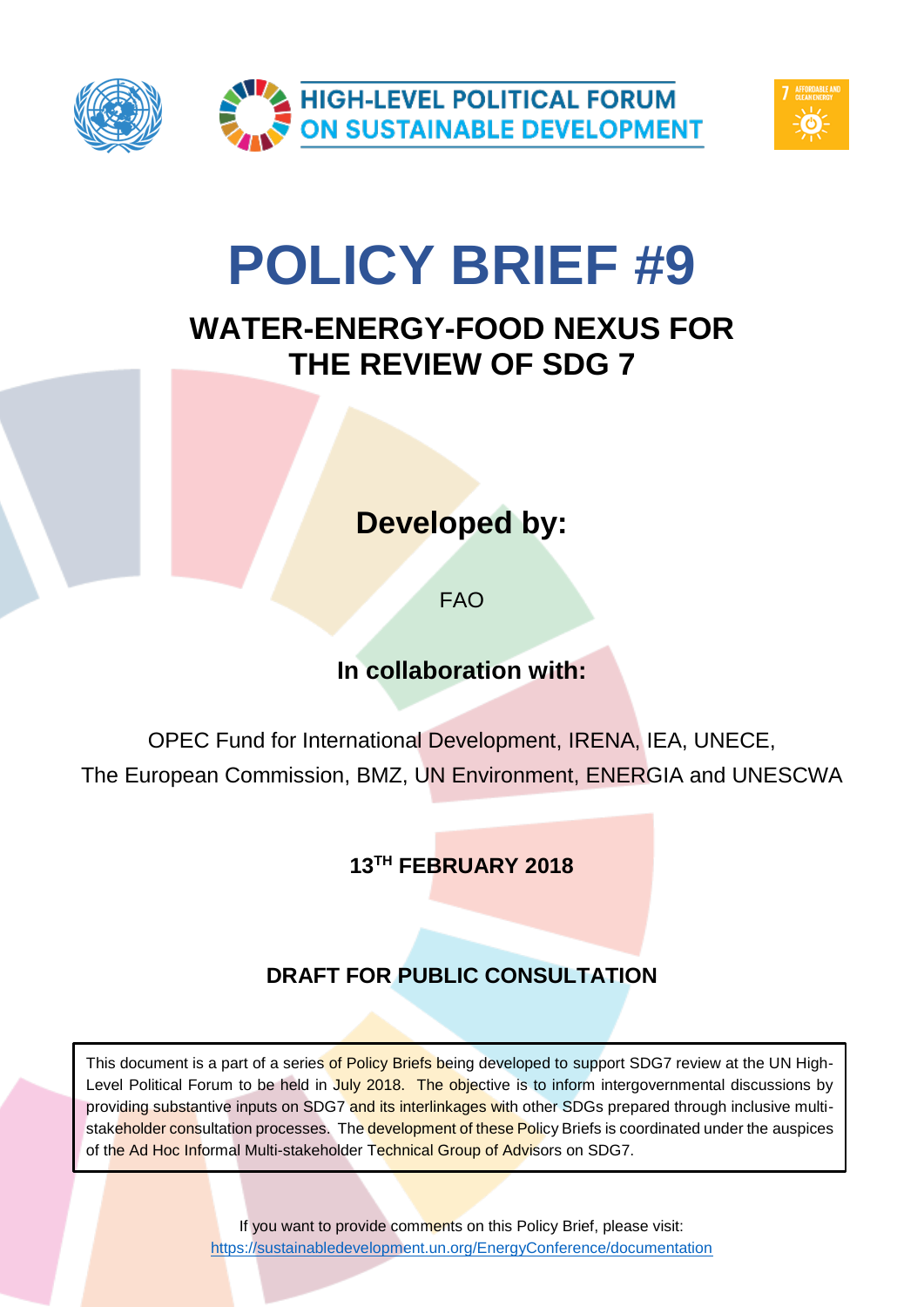# **KEY MESSAGES**

### **Status and progress towards achieving the SDGs**

- If we continue with business as usual, it will be impossible to meet the simultaneous huge increases in water, energy and food needs in the next decades. The Water-Energy-Food (WEF) Nexus builds on the close linkages between these sectors to manage tradeoffs and synergies in order to address this challenge;
- The importance of water, energy and food in sustainable development is evidenced by the fact that they have their specific SDGs. However these sectors also significantly contribute to several others, and to the implementation of the Paris Agreement;
- The WEF Nexus approach is increasingly used at project level and supported by some governments, civil society, international development partners, the private sector and research. Progress has been much slower in mainstreaming the Nexus approach in policy making, institutional set ups and planning;
- The implementation of the WEF Nexus approach faces several challenges which often vary depending on country situations of geographical coverage (e.g. transboundary river basin), and gender. However, governance issues are very common, including lack of policy coherence, institutional coordination and information, as well as stakeholder power differences and politics at different levels;
- Despite a strong gender dimension in the WEF sectors, gender aspects are often overlooked in the use of the WEF Nexus approach;
- At the same time there exist several opportunities to support the adoption of the WEF Nexus approach, including the use of well-proven WEF Nexus technologies, Nexus tools and practices, operators' interest when it reduces costs and risks and financial support in that respect; opportunities for stakeholder dialogues and public awareness, and increased WEF Nexus investments;

Given the challenges in mainstreaming the use of the WEF Nexus in policies and programmes, actions to that end should adopt a stepwise process through practical approaches might be better than striving for the 'ideal'.

### **Priority actions over the next four years**

- Document, advertise and further support practical cases where the use of the WEF Nexus approach has led to successful outcomes;
- Fill knowledge gaps, in particular through support to knowledge platforms and the improvement of data collection relevant to the WEF sectors;
- Strengthen gender perspectives and financial support to SMEs that embrace the WEF Nexus approach;
- Keep fostering multi-stakeholder stakeholder dialogue at all levels and with a wide variety of partners, including the private sector; and
- Prioritise capacity development of decentralised levels as basis for WEF Nexus based decision making on actions related to the WEF sectors.

### **Priority actions towards 2030**

- Strengthen participatory approaches and address power differences, in particular regarding the implementation of WEF–related interventions at local level;
- Strengthen capacity of national decision makers relevant to the WEF sectors, building in as much as possible on but not necessarily limited to existing structures and mechanisms; and
- Promote horizontal and vertical coordination.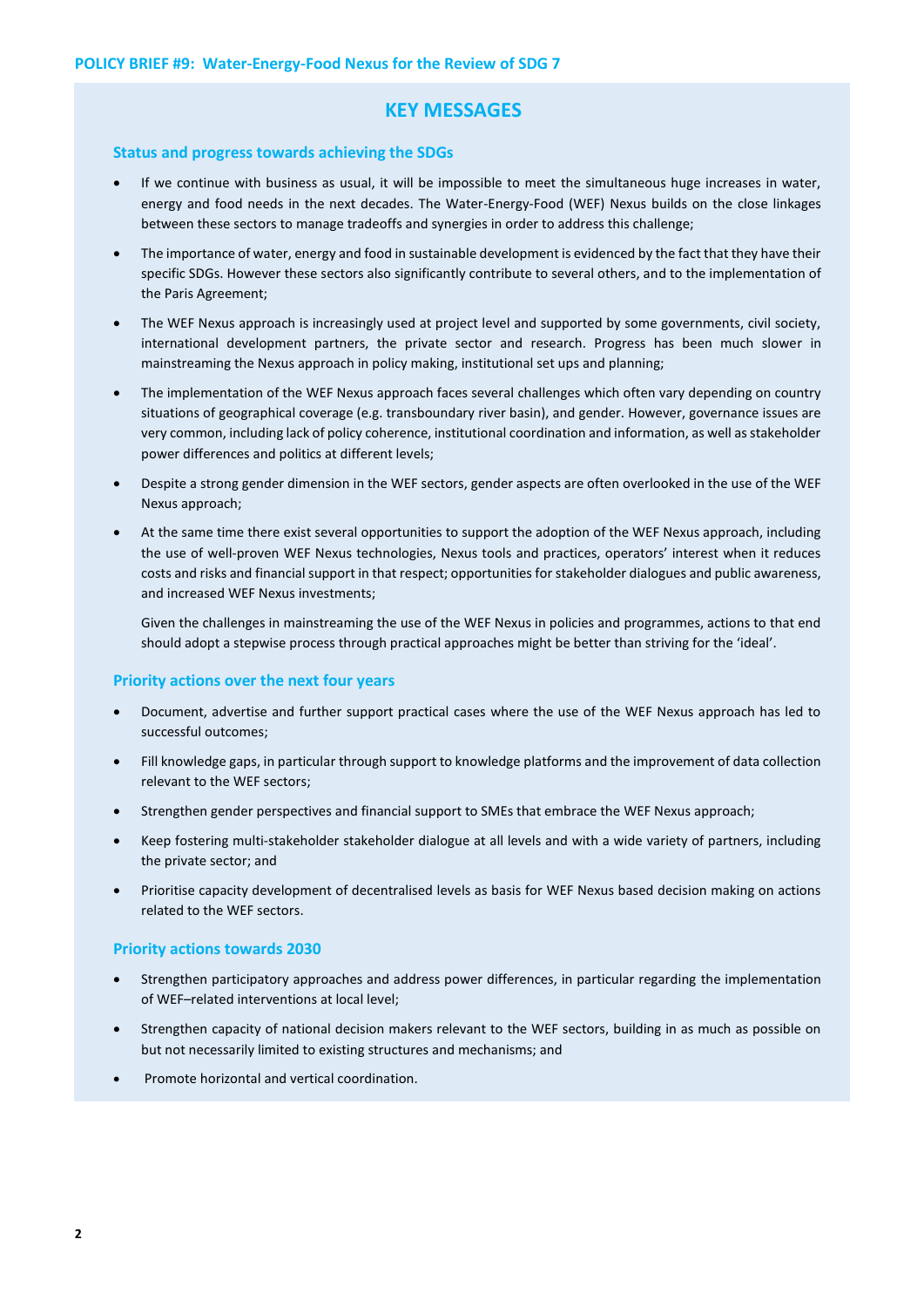# **Introduction**

Agriculture is the largest user of the world's freshwater resources, accounting for 70% of total global water withdrawals (FAO, 2011a), while the energy sector (primary energy production and electricity generation) accounts for 10% of water withdrawals and 3% of total global water consumption (IEA 2016). An estimated

30 % of global energy consumption occurs along food supply chains (FAO 2011b), and the water sector accounts for 4% of total global electricity consumption (IEA 2016). However, without adequate water and energy agriculture global food needs cannot be met. At the same time, cities and industry sectors, too, claim increasingly more water, energy, food and land resources. The challenge of managing simultaneous demand and supply in the water, energy and food sectors is will be exacerbated in the near future if we continue with 'business-as usual': Feeding a global population, expected to reach 9.8 billion people by 2050, will require a 60% increase in food production (compared to 2012 levels) and substantial avoidance of food loss along the value chains. Global energy consumption is projected to grow by almost 30% between 2016 and 2040 according to IEA's New Policies Scenario (IEA 2017); the total global water withdrawals for irrigation are projected to increase by 10 percent by 2050 (FAO 2011a), and by 2% by 2040 for the energy sector from 2014 (IEA 2016).

An integrated approach is required to account for the close links between water, energy and food in addressing the daunting challenge of fulfilling their simultaneous demands in a sustainable manner. The Water-Energy-Food (WEF) Nexus approach fulfils this need as a means inform sector planning, policy and technology decisions by identifying potential tradeoffs and exploring synergies in their production and use in the context of finite and often stressed natural resources assets, and the challenges of climate change. More broadly, it addresses some of the key development challenges of our age: Meeting growing demands for goods and services related to population growth, rapid urbanization, changing diets and economic development through equitable and sound management of resources within planetary boundaries and in the context of climate change.

# **Links between the Water-Energy-Food Nexus, the Sustainable Development Goals and the Paris Agreement**

The above explains why water, energy, and food security are recognized as SDGs in their own right. However, progress towards the majority of the SDGs is directly related to the sustainable use of resources such as land, food, water, and energy. In that line, WEF Nexus knowledge platforms and stakeholder dialogue fora can act as a "Bridging Institutions" for different stakeholders in achieving the SDGs (in particular

SDG 17). The WEF Nexus is therefore a central pillar of Agenda 2030, as an enabler of sustainable development in its three dimensions.

More specifically, the WEF Nexus approach can help in the implementation of the SDGs, in at least three ways:

Identify potential trade-offs at the policy design stage (e.g., targets related to food security, bioenergy, thermal power capacity additions);

Support the identification and development of solutions that positively benefit multiple-SDGs (e.g., decentralised renewables in agri-food);

• Better link SDGs in their implementation through a process which avoids the 'silo' approach that prevailed with the MDGs;

There are in particular close inter-linkages between the WEF Nexus and climate change – hence with the implementation of the Paris Agreement (SEI, 2011):

• On the one hand, energy and food/agricultural production are major drivers of climate change; on the other hand, agriculture and water are among the most climatevulnerable sectors;

Climate policies themselves may also affect water, energy and food security. They can improve water, energy and food security e.g. on afforestation, soil carbon sequestration and renewable energy. But they can impact or be impacted by WEF resources. For instance, the promotion of renewable energy that consumes water might lead to CO2 reduction but to an increase in water footprint. Similarly, the amount of available water might limit renewable energy aspects of the climate strategy a location can pursue;

At the same time, policies and practices related to the WEF sectors – such as those included in climate-smart agriculture, and smarter energy solutions resulting from digitization, are part of the solutions to climate change mitigation and adaptation;

• Finally, in large parts of rural developing economies (South Asia and Sub-Saharan Africa) the switch in cooking energy from solid biomass (wood, agricultural residue, animal dung) to clean fuels is a part of the solution to reduce carbon emissions, increase carbon retention in trees and also increase the organic content of soils.

The WEF Nexus approach can therefore help in aligning the implementation of the 2030 Agenda and the Paris Agreement.

The inclusion of gender concerns in the WEF Nexus nexus shows us how demand on women's work and time in agriculture, enterprises, and household facilitates access to water and energy, and in turn women's increased access to water and energy leads to their participation in production of food and manifestation of their agency. Such an analysis of the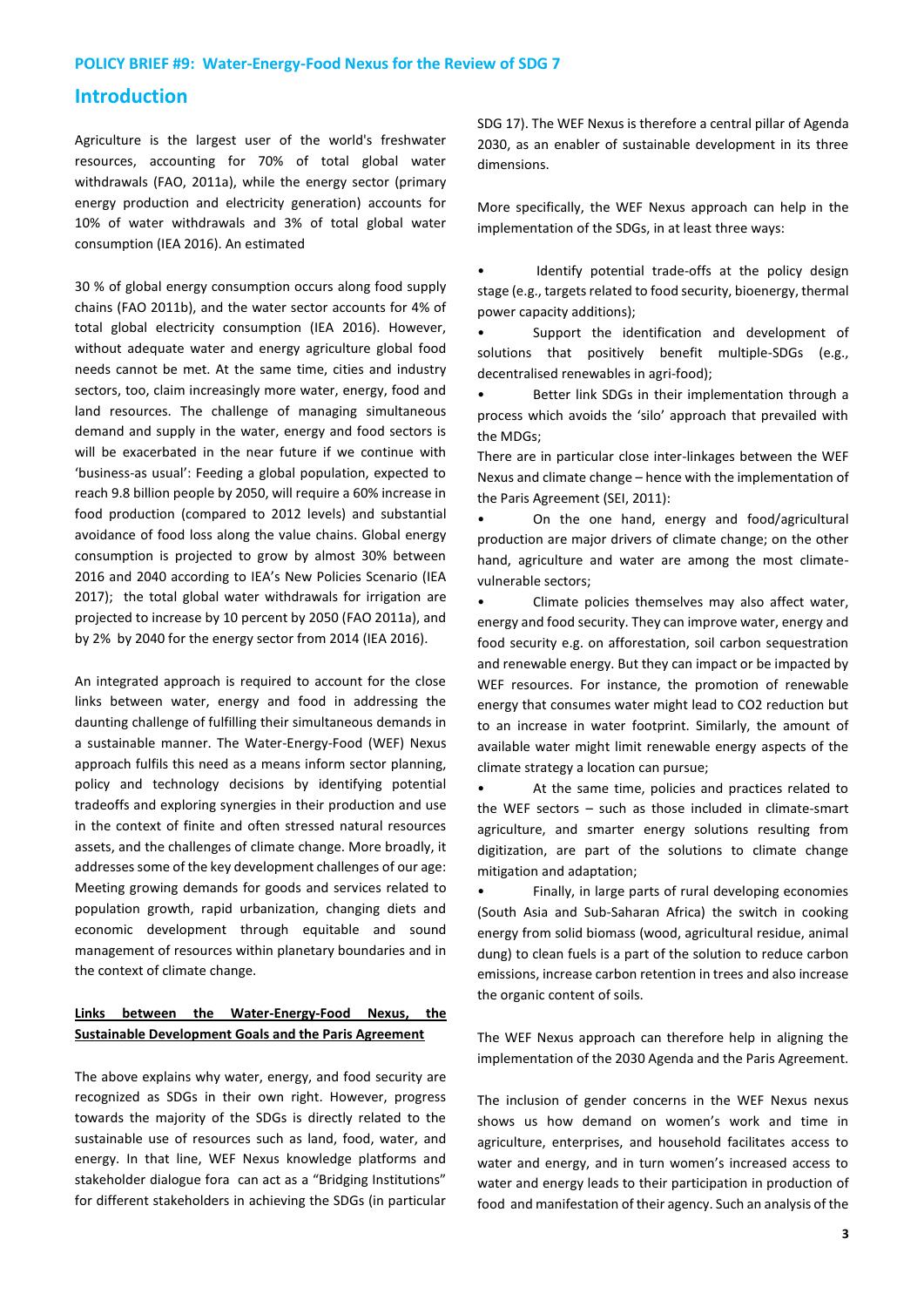roles and contributions of women and men to the water, energy and food sectors helps in understanding the complex interrelationship between women food producers, with their large scale role in agriculture and collection of water and fuel, yet at the same time their exclusion from access to ownership and control rights to critical factors of production (Kelkar et al, 2017), and the need for gender sensitivity in the design and management of WEF action, in particular in development transitions.

### **Status of Implementation of the WEF-Nexus Approach**

Due to its importance in achieving both the SDGs and the Paris Agreement, the WEF Nexus approach has recently received increasing attention in international initiatives (e.g. SE4All, World Economic Forum) as well as support from the research/academic sector (e.g. IFPRI, DIE, SEI), governments (e.g. German Development Cooperation), the private sector (e.g. WBCSD, AB InBev, Royal Dutch Shell, Coca Cola), and international development partners (e.g. WWF, REEEP, IUCN, OFID, IRENA, UNESCWA, FAO, EC, UNECE).

• Food producers (i.e. farmers and/or agrifood companies) are used to manage their production according to the availability of water and energy. However, the increased risks of resource scarcity, associated with the realities of climate change, require 'to change gear 'in addressing these challenges. Indeed, the use of the WEF Nexus approach can increasingly be found at project level, often with support from international development partners and the private sector;

Inadequate attention is paid to reducing gender imbalances in household decision related to WEF matters (e.g. agricultural practices, water use, cooking fuel) (Nathan et al, 2018, forthcoming).

• To date, there are very few examples of its mainstreaming in national policies, programmes and institutions - exceptions being for instance Austria, Germany, Mauritius and Qatar. This is explained by some of the governance challenges which are discussed in turn.

#### **Challenges and Opportunities**

While the trends that give impetus to adopting a WEF Nexus approach are global in nature, the implications and challenges vary according to different contexts (OFID, 2017):

For low-income countries, the highest priority is to close simultaneously the large energy, water and food security gaps. Access to technologies, knowledge, and finance are key for setting up viable business models and develop integrated nexus solutions - particularly in agriculture — and can help accelerate progress toward sustainable development and poverty reduction;

• Emerging economies have witnessed rapid growth. This also means increased consumption of goods and services

per capita, including regarding the WEF sectors. A focus on resource use efficiency and good governance will ensure adequate, inclusive and sustainable supply of water, energy and food under these circumstances;

• Industrialized countries have higher per capita resource demands and large external resource footprints that put pressure on resources. In this case, the challenge is to substantially reduce their footprint while ensuring adequate economic growth.

Given the nature of the WEF Nexus, i.e. cross sectoral and focused on key resources for people's livelihoods, ensuring policy coherence and good governance are crucial for its sound and fair implementation. Until very recently, implementation focused primarily on technical solutions; whereas governance have not received much consideration, particularly in the context of the institutions and politics governing the WEF sectors. Recent research in that respect points out the following realities and challenges in WEF Nexus decision making:

• Limited information undermines evidence-based decision-making. This is due to the frequent lack of reliable and up-to-data on the status of the WEF sectors at local level but also often at national level, in particular in developing countries;

Insufficient awareness of the benefits of using the WEF Nexus approach by relevant sector players;

• Inadequate account of externalities due to low or no pricing of water and energy use, in particular in developing countries;

Lack of motivation to coordinate by relevant sectorial bodies, because the transaction costs of coordination are perceived higher than the benefits. Therefore, besides awareness of the benefits, incentives to collaborate are also needed. Fragmentation is sometimes compounded by international and bilateral development support; and different priorities of the sectors (line ministries) often hinder collaboration with other sectors and long-term planning. Ministries/institutions with an overarching mandate (Bridging Institutions) like transboundary river commissions or planning ministries/environmental ministries are sometimes in a better position to take up/promote the WEF Nexus approach;

• Many companies offering WEF Nexus solutions to the medium and small players in the agro-food value chains are mostly innovative and early-phase enterprises with one distinct and common problem: access to adequate finance, mostly experienced due to market imperfections on the supply side of funds. In order to attract investment and enlarge their business or 'build scale', these entities need de-risking mechanisms and enablers of access to further significant finance; and

• WEF Nexus decisions are more based on political than technical factors (Scott, 2017; Weitz et al, 2017). This is because the current reality of combined increased resource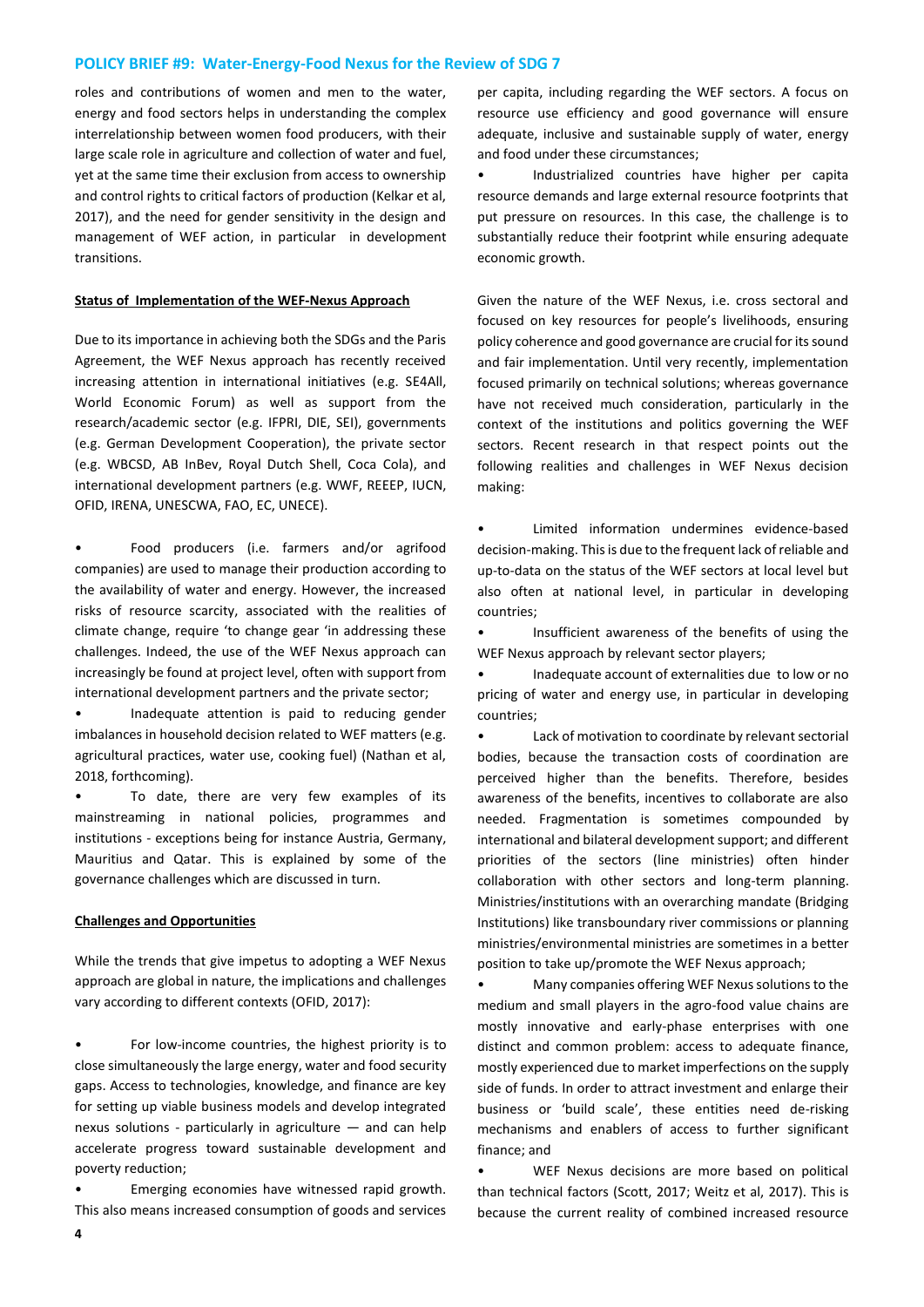demand and resource scarcity as well as climate change impacts, means that decisions on the production and use of WEF resources entail tradeoffs- hence winners and losers. For these reasons, aspects related to stakeholder differences in knowledge/information and, ultimately, power, often prevail in WEF nexus decision making. Therefore, one has to go beyond tradeoffs and synergies of WEF nexus issues, and better understand the nature of stakeholder interaction in dealing with these issues.

The management of international transboundary river basins present specific challenges. These concern diversity of scales and perspectives, importance of state actors and importance of politics. Applying the WEF Nexus approach can help to address such challenges through new resources and a more integrated and inclusive approach that can alter existing actor dynamics and portray a richer picture of their relationships (Keskinen et al, 2016).

At the same time, interesting opportunities exist that address the challenges related to the WEF-Nexus:

There are several ways to reduce the energy footprint in the water sector. This would concern in particular improved energy efficiency e.g. in irrigation, and energy neutrality (e.g. in waste water treatment; which can also produce energy). One can add the potential for the energy sector to provide the agricultural sector its produced water after treatment such as is being seen by some oil/gas companies in the US;

• Farmers and private sector companies are usually interested in water and/or energy saving practices that do not only reduce their operational expenses, but also contribute to de-risking their operations where these resources are or might become more scarce (REEEP, 2014);

Several efforts are also being taken to integrated water in energy planning (IRENA, 2017). The World Bank's Thirsty energy work in South Africa is an example of this World Bank, 2017).

Some financial support mechanisms to WEF small and medium enterprises – such as the OFID-REEEP WEF Nexus Revolving Capital Pool (OFID, 2016), are emerging;

Carbon and water footprints are useful tools for measuring and monitoring but also valuable assets in marketing products (UNESCO, 2012);

The use of renewable energy can, depending on the technology used and local conditions, have significant positive effects on both optimizing water use while ensuring enough food production. However, this can also face several constraints, as shown by the cost-benefit analysis (both monetized and non-monetized) of introducing renewable energy in selected food value chains recently undertaken by FAO (FAO 2017 a and b). In particular, non-monetized costs of women's labour, whether in cultivation or cooking, are ignored in cost-benefit calculations, leading to an overuse of both

women's labour and the biomass extracted with it (Nathan et al, 2018, forthcoming);

• WEF Nexus-related investments contribute substantially to achieving all SDGs, and these investments are promoted in the agendas of both national governments and development finance institutions. For example, OFID's Corporate Plan 2016-2025 expresses the institution's readiness to mobilize resources to tackle energy, water and food security in an integrated way (OFID, 2017). Indeed, over the coming decade, OFID will commit 70 percent of its funding to the WEF sectors, plus transportation as an enabling component;

• Inclusive governance in the WEF sectors can contribute to address power imbalances between different actors as well as levels of government. This includes stakeholder dialogue on the WEF Nexus at different levels. In that respect, recent interesting experience at regional level concern the EU/BMZ-funded WEF Nexus Regional Dialogue Programme, as well as ESCWA's Water-Energy Nexus (ESCWA 2016) and Water-Food Nexus Project Nexus Projects in the Arab Region, and the 'Integrating Approach' used in Colombia provides a good example at national level; and

Gender considerations are beginning to be systematically included in the WEF Nexus work of some organisations – e.g. CSIRO (CSIRO, 2017).

### **Recommendations on scaling up the use of the WEF Nexus Approach**

Whilst several projects follow the WEF Nexus approach, key factors to go beyond anecdotal evidence and scale up successful WEF nexus experience would require a major paradigm shift in the fragmented way programmes are currently usually implemented in the WEF sectors. This will not be easy and will not happen overnight. From a pragmatic point of view, this means that developing a stepwise process through practical approaches might be better than striving for the 'ideal' (Scott, 2015).

The following recommendations in that direction are proposed:

- a. As regards *political/institutional aspects*:
- Take into consideration the political economy of solutions put forward: Make the analysis of political systems, stakeholders and power relations an integral part of all suggestions/solutions for WEF-nexus issues. Solutions should be formulated that promote policy coherence as well as an enabling environment (access to information, rule of law etc.);
- Build effective, accountable and inclusive institutions at all levels: Integrate the building and/or strengthening of institutions into policy-making for and implementation of WEF-nexus approaches. Effective, accountable and inclusive institutions as well as rule-based regulatory/legal environments are crucial in promoting a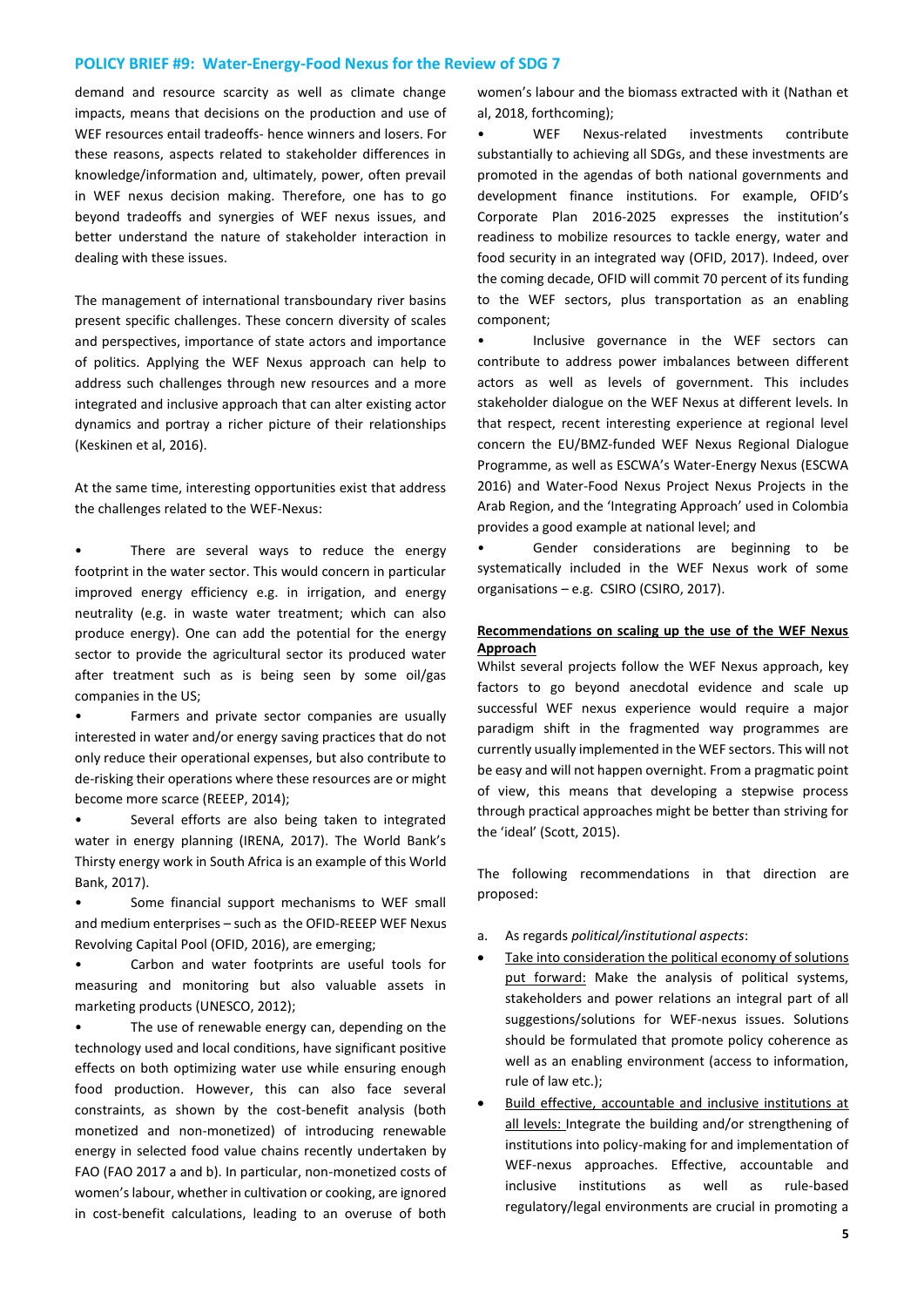participatory and citizen-oriented implementation of actions related to the WEF sectors;

- Strengthen local NGOs, given their close links with local populations - hence their key role in raising awareness and facilitating implementation of development actions (UN ESCWA, 2013);
- Prioritise capacity strengthening of decentralized government institutions Indeed, it is decision-making at the local level that will largely determine how trade-offs and synergies in the WEF nexus are implemented; when promoting the WEF Nexus approach with governmental institutions. Emphasize the efficiency gains and the conflict prevention potential of the Nexus approach, despite higher upfront/capex costs of inter-sectoral coordination and planning. Enable broad stakeholderinvolvement, not only at governmental level, but also for citizens, in order to allow for bottom-up solutions, knowledge sharing and conflict mitigation;
- Support both horizontal and vertical coordination: While important, in practice both types of coordination will often be met with resistance. Progress regarding the above-mentioned interventions, in particular those related to stakeholder processes and capacity building, have proven to strengthen such coordination in an unforced, somewhat 'organic' way.
- b. As regards *knowledge management*:
- Document and advertise successful WEF Nexus management cases because these help raise interest and provide the arguments for scaling up Nexus;
- Improve the knowledge basis regarding WEF Nexus current and future status. IRENA (2015) has reviewed the most common WEF Nexus tools. Whilst most of them concern scenarios based on modeling, FAO proposes two tools that are based on existing situations: the nexus assessment methodology (FAO 2014), and the costbenefit analysis of clean energy technologies in agrifood chains (FAO, 2017 a and b);
- Fill knowledge gaps, and collect and make available data, including on water and energy use and needs at all stages of agrifood chains, environmental impacts on the use of water, energy and land in food production besides GHG emissions as well as social impacts (employment, gender, etc), and link these gaps to gender considerations;
- Support interregional/international exchange of experiences on the use the Nexus Approach in planning and policymaking. Provide case studies/good practices; which can be transferred to other national/regional contexts. Knowledge platforms such as the [Germany/EU](https://www.water-energy-food.org/about/introduction/)[funded Nexus Resource Platform](https://www.water-energy-food.org/about/introduction/) and the [energypedia/Powering Agriculture portal](https://energypedia.info/wiki/Portal:Powering_Agriculture) are good examples about sharing nexus experience and information.
- c. As regards *appropriate technologies and good practices*:

**6**

- Promote well-proven technologies in the WEF sectors. Social acceptance, risks, work load and opportunity costs have to be sufficiently taken into account when promoting these technologies;
- Where possible, co-locate water and energy infrastructure, allowing the waste stream of one to be utilized by the other (or by the agricultural sector), allowing for a reduction in by-products, minimization of transportation costs and lower energy and water requirements.
- Strengthen capacities of WEF resource users: Making WEF sector stakeholders aware of the risks associated with inappropriate use of water and energy, and then enable them to employ efficient clean energy as well as energy and water use efficient technologies and practices. The capacity of direct resource users to assess options, take informed decisions on investment, handle technologies and access finance, is key for scaling up the Nexus approach. Awareness and Information of consumers on sustainable energy use is also important in order to create a demand to buy these products. Concrete examples of capacity development include the [GIZ/FAO Toolbox on](https://energypedia.info/wiki/Toolbox_on_SPIS)  [Solar Powered Irrigation Systems](https://energypedia.info/wiki/Toolbox_on_SPIS) to strengthen skills in Nexus technology, and the The OFID-REEEP WEF Nexus Revolving Capital Pool regarding financial support mechanisms (OFID, 2016);
- d. As regards *stakeholder processes*:
- Foster stakeholder dialogue at different levels (e.g. especially private- public- sector engagement ): An interesting experience at regional level concerns the [EU/BMZ-funded WEF Nexus Regional Dialogue](https://www.nexus-dialogue-programme.eu/about/nexus-regional-dialogue-programme/)  [Programme,](https://www.nexus-dialogue-programme.eu/about/nexus-regional-dialogue-programme/) and the ['Integrating Approach' used in](http://communitascoalition.org/pdf/Integrating_Approach_7OCT2013.pdf)  [Colombia](http://communitascoalition.org/pdf/Integrating_Approach_7OCT2013.pdf) to implement SDGs provides a good example of fruitful and inclusive dialogue at national level; and
- Strengthen participatory approaches and address power differences, including about gender, as these are often crucial in achieving sustainable and equitable implementation of actions related to the WEF sectors. The WEF Nexus approach adds to the typical stakeholder processes an element of equality between sectors, which helps in addressing power differences. IIED has developed one of the few compilation on Power tools, which are also relevant to WEF Nexus implementation (IIED 2001).

# **References**

CSIRO (Undated). Gender in a changing world [https://www.csiro.au/~/media/LWF/Files/SDIP/17-](https://www.csiro.au/~/media/LWF/Files/SDIP/17-0055_LW_BROCHURE_GenderCapabillity_4ppBrochure.pdf) 0055 LW\_BROCHURE\_GenderCapabillity\_4ppBrochure.pdf

FAO. 2011a. The state of the world's land and water resources for food and agriculture (SOLAW) – Managing systems at risk. Rome: Food and Agriculture Organization of the United Nations and London, Earthscan <http://www.fao.org/docrep/017/i1688e/i1688e.pdf>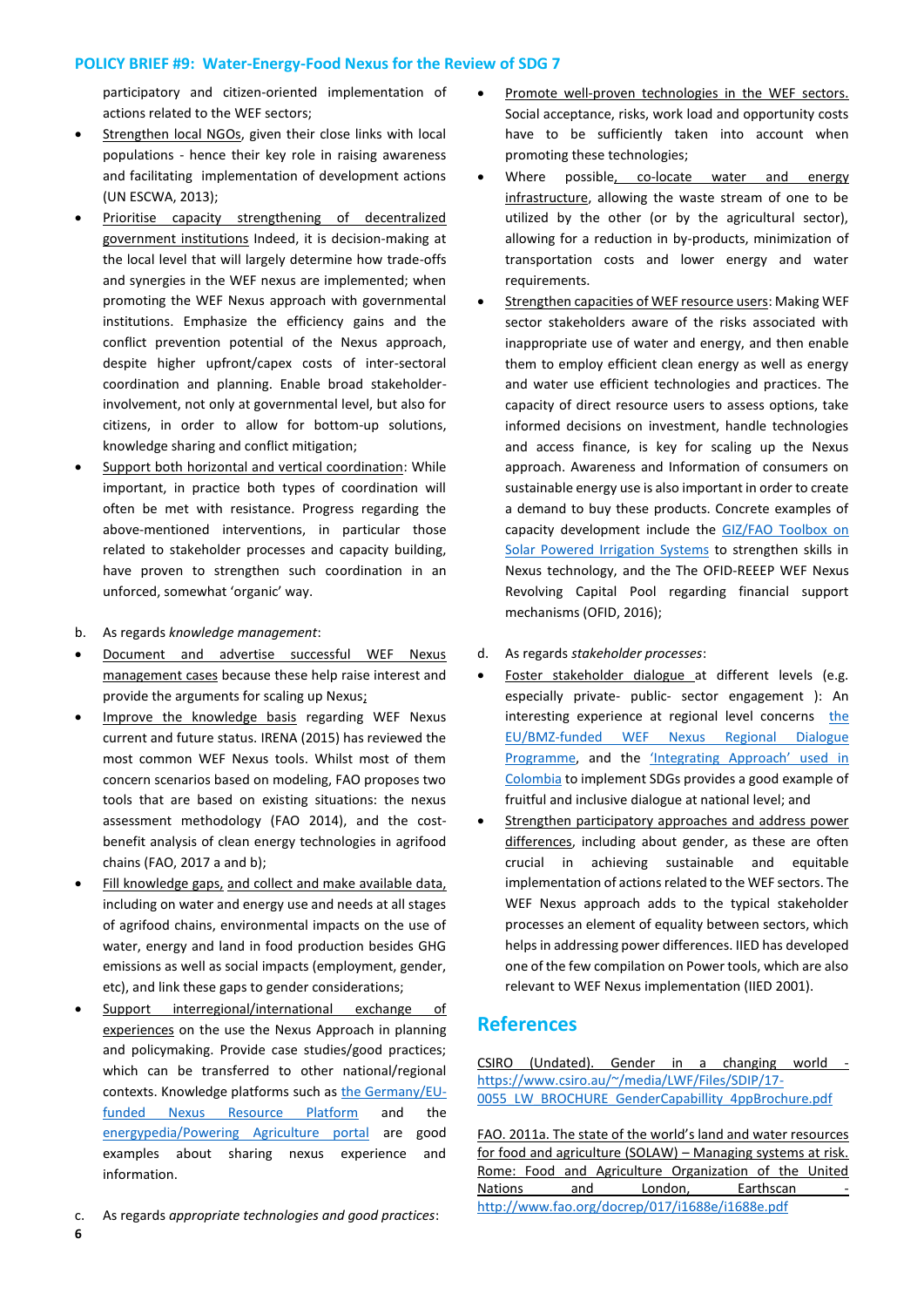FAO. 2011b. Energy-smart food for people and climate. Issue Paper. Rome: Food and Agriculture Organization of the United <u>Nations and the community of the community of the community of the community of the community of the community of the community of the community of the community of the community of the community of the community of the c</u>

<http://www.fao.org/docrep/014/i2454e/i2454e00.pdf>

FAO 2014. Walking the Nexus Talk: Assessing the Water-Energy-Food Nexus in the Context of the Sustainable Energy for All Initiative. FAO Environment and natural Resources Working paper # 58 - <http://www.fao.org/3/a-i3959e.pdf>

FAO and USAID 2015. Opportunities for Agri-Food Chains to Become Energy-Smart[. http://www.fao.org/3/a-i5125e.pdf](http://www.fao.org/3/a-i5125e.pdf)

FAO 2017a. Costs and benefits of clean energy technologies in the milk, vegetable and rice value-chains – Intervention level.

FAO 2017b. Measuring impacts and enabling investments in energy-smart agrifood chains – Findings from four country studies, December 2017

GIZ 2016. The Nexus Dialogue Programme Phase 1 (2016– 2018) - The Water Energy Food Security Nexus. [https://www.water-energy](https://www.water-energy-food.org/fileadmin/user_upload/files/2016/documents/nexus-secretariat/nexus-dialogues/Water-Energy-Food_Nexus-Dialogue-Programme_Phase1_2016-18.pdf)[food.org/fileadmin/user\\_upload/files/2016/documents/nexu](https://www.water-energy-food.org/fileadmin/user_upload/files/2016/documents/nexus-secretariat/nexus-dialogues/Water-Energy-Food_Nexus-Dialogue-Programme_Phase1_2016-18.pdf) [s-secretariat/nexus-dialogues/Water-Energy-Food\\_Nexus-](https://www.water-energy-food.org/fileadmin/user_upload/files/2016/documents/nexus-secretariat/nexus-dialogues/Water-Energy-Food_Nexus-Dialogue-Programme_Phase1_2016-18.pdf)

[Dialogue-Programme\\_Phase1\\_2016-18.pdf](https://www.water-energy-food.org/fileadmin/user_upload/files/2016/documents/nexus-secretariat/nexus-dialogues/Water-Energy-Food_Nexus-Dialogue-Programme_Phase1_2016-18.pdf)

IEA. 2016. World Energy Outlook 2016- Excerpt- Water-Energy Nexus. Paris: OECD/International Energy Agency. [https://www.iea.org/publications/freepublications/publicatio](https://www.iea.org/publications/freepublications/publication/world-energy-outlook-2016---excerpt---water-energy-nexus.html) [n/world-energy-outlook-2016---excerpt---water-energy](https://www.iea.org/publications/freepublications/publication/world-energy-outlook-2016---excerpt---water-energy-nexus.html)[nexus.html.](https://www.iea.org/publications/freepublications/publication/world-energy-outlook-2016---excerpt---water-energy-nexus.html)

IEA. 2017. World Energy Outlook 2017. Paris: OECD/ International Energy Agency[. https://www.iea.org/weo2017/](https://www.iea.org/weo2017/)

IIED 2001. Power tools: for policy influence in natural resource management**.** <http://www.policy-powertools.org/>

IRENA 2015. Renewable Energy in the Water, Energy & Food Nexus.

[http://www.irena.org/publications/2015/Jan/Renewable-](http://www.irena.org/publications/2015/Jan/Renewable-Energy-in-the-Water-Energy--Food-Nexus)[Energy-in-the-Water-Energy--Food-Nexus](http://www.irena.org/publications/2015/Jan/Renewable-Energy-in-the-Water-Energy--Food-Nexus)

IRENA 2016. Solar pumping for irrigation: Improving livelihoods and sustainability. [http://www.irena.org/-](http://www.irena.org/-/media/Files/IRENA/Agency/Publication/2016/IRENA_Solar_Pumping_for_Irrigation_2016.pdf) [/media/Files/IRENA/Agency/Publication/2016/IRENA\\_Solar\\_P](http://www.irena.org/-/media/Files/IRENA/Agency/Publication/2016/IRENA_Solar_Pumping_for_Irrigation_2016.pdf) umping for Irrigation 2016.pdf

IRENA 2017. Renewable Energy Benefits: Decentralised Renewable Energy Solutions in the Agri-Food Chain. [http://www.irena.org/publications/2016/Sep/Renewable-](http://www.irena.org/publications/2016/Sep/Renewable-Energy-Benefits-Decentralised-solutions-in-agri-food-chain)[Energy-Benefits-Decentralised-solutions-in-agri-food-chain](http://www.irena.org/publications/2016/Sep/Renewable-Energy-Benefits-Decentralised-solutions-in-agri-food-chain)

Kelkar, G., Nathan, D., Mukhim, P., Dzuvichu, R. 2017. Energy, Gender and Social Norms in Indigenous Rural Societies. *Economic and Political Weekly*. 52, 1.

Keskinen, M; Guillaume, J; Kattelus, M; Pokka, M; Rasanen, T and Varis, O. 2016. The water-energy-food nexus and the transboundary context: Insights from large Asian rivers. Water. 8, 193 (2016).

[http://www.wdrg.fi/wp](http://www.wdrg.fi/wp-content/uploads/2016/05/TransboundaryNexus.pdf)[content/uploads/2016/05/TransboundaryNexus.pdf](http://www.wdrg.fi/wp-content/uploads/2016/05/TransboundaryNexus.pdf)

Nathan, D., Shakhya, I., Rengalakshmi, R., Manjula, M., Gaekwad, S., and Kelkar, G. 2018 The Value of Women's Labour in Production and Fuel Use: A Framework for Analysis. *Economic and Political Weekly.* (forthcoming).

OFID 2016. The 2030 development Agenda: Energy access a keystone. OFID Pamphlet Series #40, January 2016. [https://www.arabdevelopmentportal.com/sites/default/files/](https://www.arabdevelopmentportal.com/sites/default/files/publication/902.the_2030_development_agenda_energy_access_a_keystone.pdf) [publication/902.the\\_2030\\_development\\_agenda\\_energy\\_acc](https://www.arabdevelopmentportal.com/sites/default/files/publication/902.the_2030_development_agenda_energy_access_a_keystone.pdf) [ess\\_a\\_keystone.pdf](https://www.arabdevelopmentportal.com/sites/default/files/publication/902.the_2030_development_agenda_energy_access_a_keystone.pdf)

OFID 2017. The energy-water-food nexus: managing key resources for sustainable development. OFID Pamphlet Series #41, December 2017.

REEEP 2014. Making the Case: How Agrifood Firms are Building New Business Cases in the Water-Energy-Food Nexus Report prepared for FAO. [https://www.reeep.org/sites/default/files/REEEP\\_Making\\_Th](https://www.reeep.org/sites/default/files/REEEP_Making_The_Case.pdf) [e\\_Case.pdf](https://www.reeep.org/sites/default/files/REEEP_Making_The_Case.pdf)

Sarni, W. 2015. Deflecting the scarcity trajectory: Innovation at the water, energy, and food nexus. Deloitte Review Issue 17 [https://dupress.deloitte.com/dup-us-en/deloitte](https://dupress.deloitte.com/dup-us-en/deloitte-review/issue-17/water-energy-food-nexus.html)[review/issue-17/water-energy-food-nexus.html](https://dupress.deloitte.com/dup-us-en/deloitte-review/issue-17/water-energy-food-nexus.html)

Scott, A. 2017. Making governance work for water–energy– food nexus approaches. CDKN Working Paper, June 2017. [https://cdkn.org/wp-content/uploads/2017/06/Working](https://cdkn.org/wp-content/uploads/2017/06/Working-paper_CDKN_Making-governance-work-for-water-energy-food-nexus-approaches.pdf)[paper\\_CDKN\\_Making-governance-work-for-water-energy](https://cdkn.org/wp-content/uploads/2017/06/Working-paper_CDKN_Making-governance-work-for-water-energy-food-nexus-approaches.pdf)[food-nexus-approaches.pdf](https://cdkn.org/wp-content/uploads/2017/06/Working-paper_CDKN_Making-governance-work-for-water-energy-food-nexus-approaches.pdf)

SEI 2011. Understanding the Nexus [https://www.sei](https://www.sei-international.org/mediamanager/documents/Publications/SEI-Paper-Hoff-UnderstandingTheNexus-2011.pdf)[international.org/mediamanager/documents/Publications/SE](https://www.sei-international.org/mediamanager/documents/Publications/SEI-Paper-Hoff-UnderstandingTheNexus-2011.pdf) [I-Paper-Hoff-UnderstandingTheNexus-2011.pdf](https://www.sei-international.org/mediamanager/documents/Publications/SEI-Paper-Hoff-UnderstandingTheNexus-2011.pdf)

SEI 2014. Cross-sectoral integration in the Sustainable Development Goals: a nexus approach. Discussion Brief. [https://www.sei-](https://www.sei-international.org/mediamanager/documents/Publications/Air-land-water-resources/SEI-DB-2014-Nexus-SDGs-integration.pdf)

[international.org/mediamanager/documents/Publications/Air](https://www.sei-international.org/mediamanager/documents/Publications/Air-land-water-resources/SEI-DB-2014-Nexus-SDGs-integration.pdf) [-land-water-resources/SEI-DB-2014-Nexus-SDGs](https://www.sei-international.org/mediamanager/documents/Publications/Air-land-water-resources/SEI-DB-2014-Nexus-SDGs-integration.pdf)[integration.pdf](https://www.sei-international.org/mediamanager/documents/Publications/Air-land-water-resources/SEI-DB-2014-Nexus-SDGs-integration.pdf)

UNESCO 2012. Carbon and Water Footprints. Concepts, Methodologies and Policy Responses. [http://unesdoc.unesco.org/images/0021/002171/217181E.p](http://unesdoc.unesco.org/images/0021/002171/217181E.pdf) [df](http://unesdoc.unesco.org/images/0021/002171/217181E.pdf)

UN ESCWA 2013. The role of NGOs and civil society organizations in the deployment of renewable energy in rural and remote areas in the Arab Region – The need to transform constraints into opportunities. [.http://css.escwa.org.lb/SDPD/3229/1wp.pdf](http://css.escwa.org.lb/SDPD/3229/1wp.pdf)

UN ESCWA 2016. Developing the Capacity of ESCWA Member Countries to Address the Water and Energy Nexus for Achieving Sustainable Development Goals. Regional Policy Toolkit. [https://www.unescwa.org/publications/water](https://www.unescwa.org/publications/water-energy-nexus-regional-policy-toolkit)[energy-nexus-regional-policy-toolkit](https://www.unescwa.org/publications/water-energy-nexus-regional-policy-toolkit)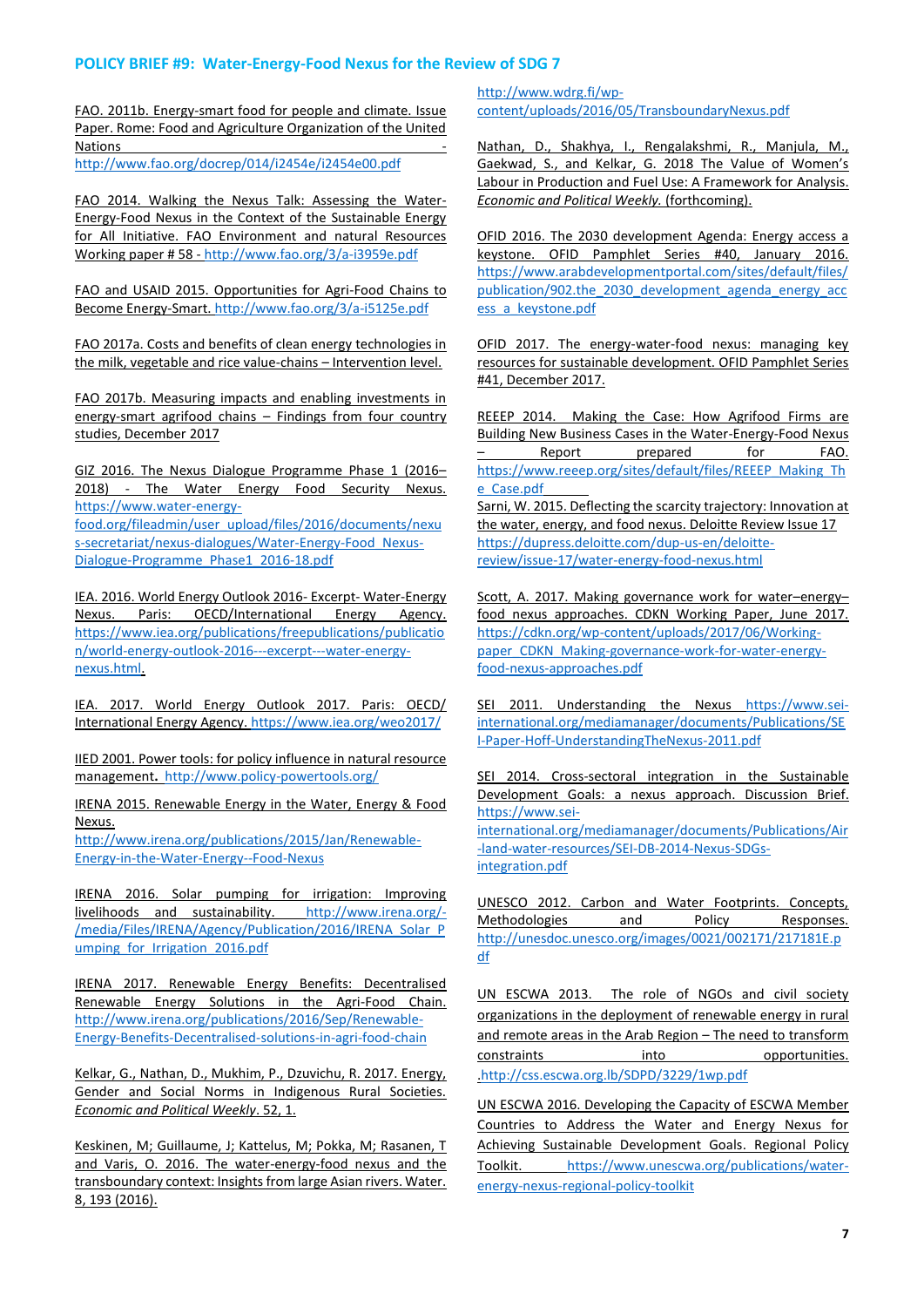WBCSD 2015. Co-optimizing Solutions: water and energy for food, feed and fiber[. http://www.wbcsd.org/Projects/Climate-](http://www.wbcsd.org/Projects/Climate-Smart-Agriculture/Resources/Co-optimizing-Solutions-water-and-energy-for-food-feed-and-fiber)[Smart-Agriculture/Resources/Co-optimizing-Solutions-water](http://www.wbcsd.org/Projects/Climate-Smart-Agriculture/Resources/Co-optimizing-Solutions-water-and-energy-for-food-feed-and-fiber)[and-energy-for-food-feed-and-fiber](http://www.wbcsd.org/Projects/Climate-Smart-Agriculture/Resources/Co-optimizing-Solutions-water-and-energy-for-food-feed-and-fiber)

Weitz, N; Strambo, C; Kemp-Benedict, E and Nilsson M. 2017. Closing the governance gap in the water-energy-food nexus: Insights from integrative governance. Global Environnemental<br>Change 45 (2017), 165-173. Change 45 (2017), 165-173. [https://www.sciencedirect.com/science/article/pii/S0959378](https://www.sciencedirect.com/science/article/pii/S0959378017300031) [017300031](https://www.sciencedirect.com/science/article/pii/S0959378017300031)

World Bank 2017. Thirsty Energy: Water-Smart Energy Planning in in South Africa. [http://www.worldbank.org/en/news/feature/2017/06/15/thi](http://www.worldbank.org/en/news/feature/2017/06/15/thirsty-energy-water-smart-energy-planning-in-south-africa) [rsty-energy-water-smart-energy-planning-in-south-africa](http://www.worldbank.org/en/news/feature/2017/06/15/thirsty-energy-water-smart-energy-planning-in-south-africa)